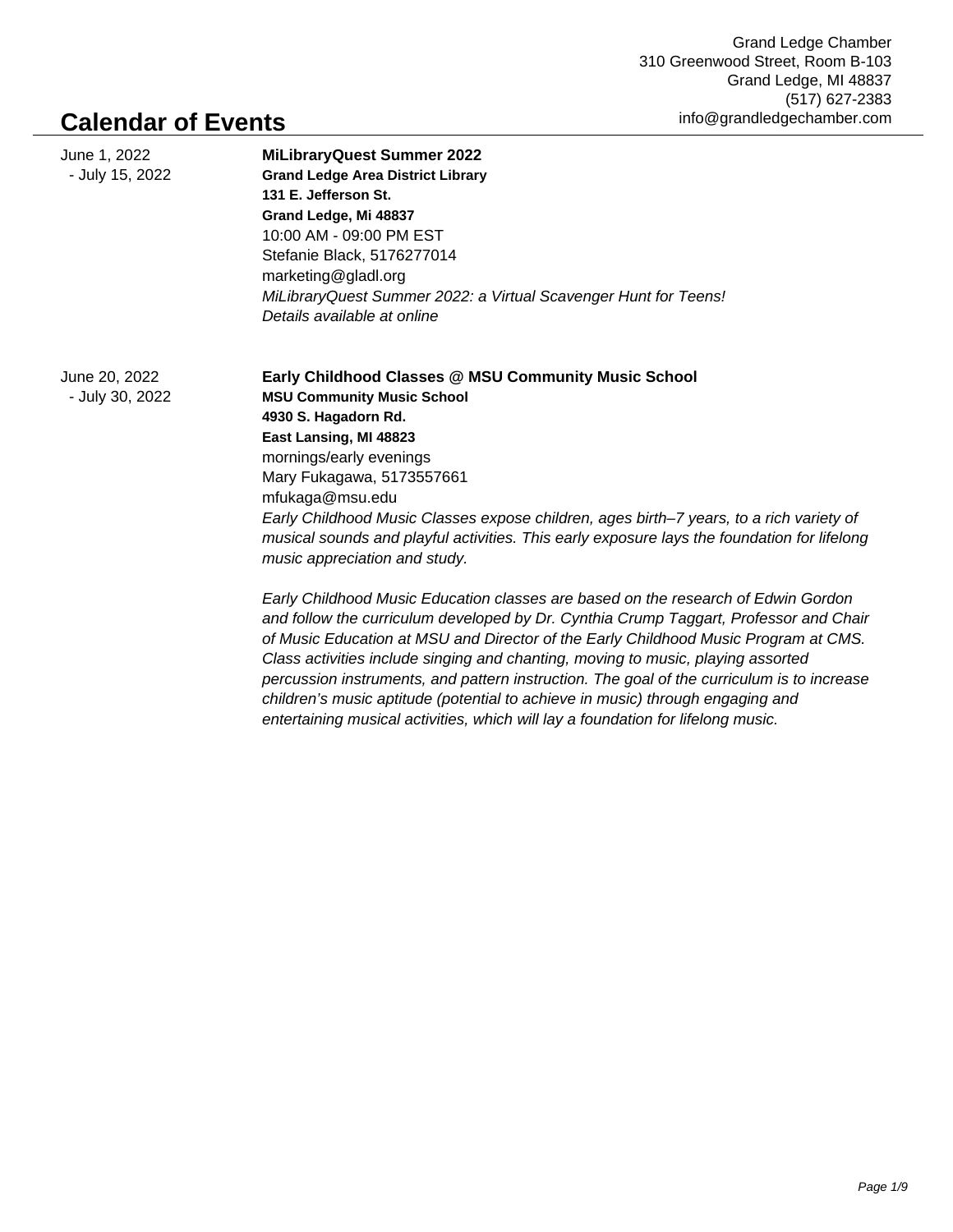| July 1, 2022<br>- July 31, 2022 | Summer Reading Program and July Daily Events @ GLADL<br><b>Grand Ledge Area District Library</b><br>131 E. Jefferson St.<br>Grand Ledge, Mi 48837<br>10:00 AM - 09:00 PM EST<br>Stefanie Black, 5176277014<br>marketing@gladl.org<br>Oceans of Possibilities Summer Reading Program: 6/1 - 7/31<br>Pirates! Mermaids! Jedi! Raptors & Magic! Plus instant treats and prizes for reading. Try<br>crafts, learn to fish, paddle, fight like a Jedi and more this summer!<br>Kickoff Craft - Summer Art Wave<br>$6/1 - 7/31$ |
|---------------------------------|---------------------------------------------------------------------------------------------------------------------------------------------------------------------------------------------------------------------------------------------------------------------------------------------------------------------------------------------------------------------------------------------------------------------------------------------------------------------------------------------------------------------------|
|                                 | Decorate a CD with your art creation and help us build a giant summer wave of your art!<br><b>Who's Making Bubbles?</b><br>$6/1 - 7/31$<br>Who is making the bubbles in the Children's department? Pick up a bookmark with<br>suggested books for each "water friend". New "water friends" each month!                                                                                                                                                                                                                    |
|                                 | <b>Sidewalk Action Game</b><br>$6/1 - 8/30$<br>Try our outdoor Sidewalk action game-- how many can you do? Actions posted outside,<br>and on Game Card at the desk. Claim a prize at the Desk each day you play!<br>We're All Wet Creature Quiz!<br>$6/1 - 7/31$<br>Water animals are hiding—in books! Follow the clues and see how many you can find!<br>New clues/game card twice a month. Game Card at the desk.                                                                                                       |
| July 7, 2022                    | <b>Tabletop Gaming Club</b><br><b>Grand Ledge Area District Library</b><br>131 E. Jefferson St.<br>Grand Ledge, Mi 48837<br>06:00 PM - 07:30 PM EST<br>Stefanie Black, 5176277014<br>marketing@gladl.org<br>1st Thursdays   6pm - 7:30pm<br>Play our board & card games, or bring & share your favorites. Run your D&D campaign<br>during club hours! Ages 10+.                                                                                                                                                           |
| July 7, 2022                    | <b>Wacousta Picnic Playdate Family Storytime</b><br><b>Wacousta Community United Methodist Church (Playground)</b><br>9180 Herbison Road<br>Eagle, MI<br>11:00 AM - 12:00 PM EST<br>Stefanie Black, 5176277014<br>marketing@gladl.org<br>Wac. UMC 9180 Herbison Rd, Eagle<br>Families with young children enjoy summer stories, songs, and activities at the<br>playground. Families may bring chairs, and a lunch too. Cancelled if rain.                                                                                |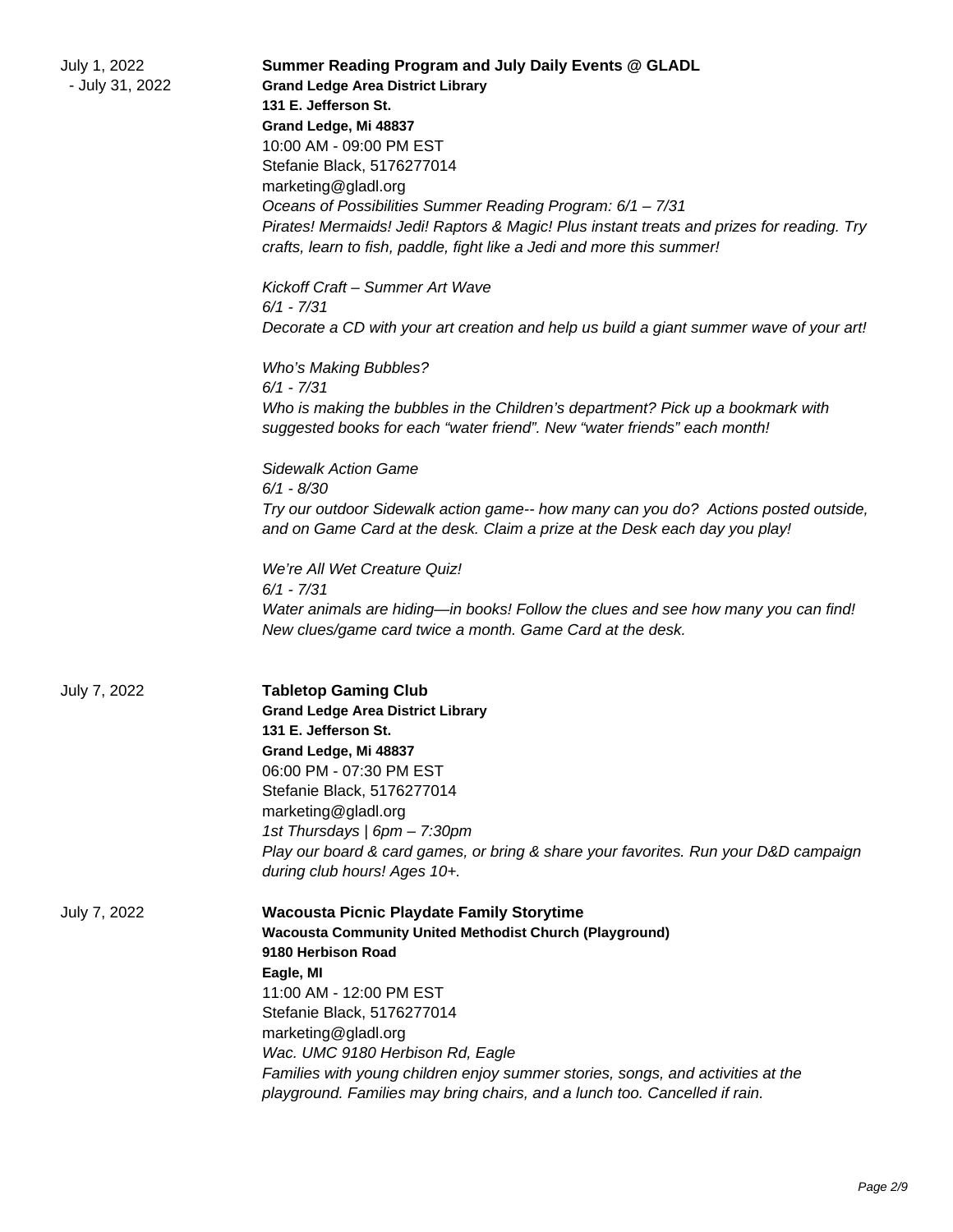| July 11, 2022                    | <b>Sunset Storytime Mondays</b><br><b>Grand Ledge Area District Library</b><br>131 E. Jefferson St.<br>Grand Ledge, Mi 48837<br>06:30 PM - 07:30 PM EST<br>Stefanie Black, 5176277014<br>marketing@gladl.org<br>Families with young children enjoy an early evening storytime with summery stories,<br>songs and an activity. Meets inside or out, depending on the weather—come join us!                                                                                                                                                                                                                                                                                                                              |
|----------------------------------|------------------------------------------------------------------------------------------------------------------------------------------------------------------------------------------------------------------------------------------------------------------------------------------------------------------------------------------------------------------------------------------------------------------------------------------------------------------------------------------------------------------------------------------------------------------------------------------------------------------------------------------------------------------------------------------------------------------------|
| July 11, 2022<br>- July 15, 2022 | Middle School Band Camp @ MSU Community Music School<br><b>MSU Community Music School</b><br>4930 S. Hagadorn Rd.<br>East Lansing, MI 48823<br>09:00 AM - 03:00 PM EST<br>Mary Fukagawa, 5173557661<br>mfukaga@msu.edu<br>The Middle School Band Camp is a day camp for middle school students who have<br>completed at least one year of instrumental study. This five-day camp provides students<br>with the opportunity to perform with other talented students, receive class instruction in<br>instrumental technique, and explore music through musicianship classes. Camp<br>instructors include faculty members of CMS. On the final day of camp, campers will<br>perform in a concert for family and friends. |
| July 12, 2022                    | <b>Minecraft Mania!</b><br><b>Grand Ledge Area District Library</b><br>131 E. Jefferson St.<br>Grand Ledge, Mi 48837<br>06:00 PM - 08:00 PM EST<br>Stefanie Black, 5176277014<br>marketing@gladl.org<br>Our Minecraft server and the laptops are ready to go-- All skill levels welcome!                                                                                                                                                                                                                                                                                                                                                                                                                               |
| July 12, 2022                    | Intro to Fly Fishing [Registration Req.]<br><b>Jaycee Park</b><br>525 E River St.<br>Grand Ledge, Mi 48837<br>06:00 PM - 08:00 PM EST<br>Stefanie Black, 5176277014<br>marketing@gladl.org<br>Jaycee Park Pavilion   Ages 12 +<br>Learn about fly rods, reels, lines, leaders, flies; fly fishing methods and hands on fly<br>casting. Club provides fly rods. Presented by Red Cedar Fly Fishers.                                                                                                                                                                                                                                                                                                                     |
| July 12, 2022                    | <b>Picnic Playdate Family Storytime</b><br><b>Grand Ledge Area District Library</b><br>131 E. Jefferson St.<br>Grand Ledge, Mi 48837<br>11:00 AM - 12:00 PM EST<br>Stefanie Black, 5176277014<br>marketing@gladl.org<br>Trinity Episcopal Church-- Rain Location: 1931 Room<br>Meet at GLADL and follow the little red wagon to the playground for a family storytime<br>filled with stories, songs, activities and a snack!                                                                                                                                                                                                                                                                                           |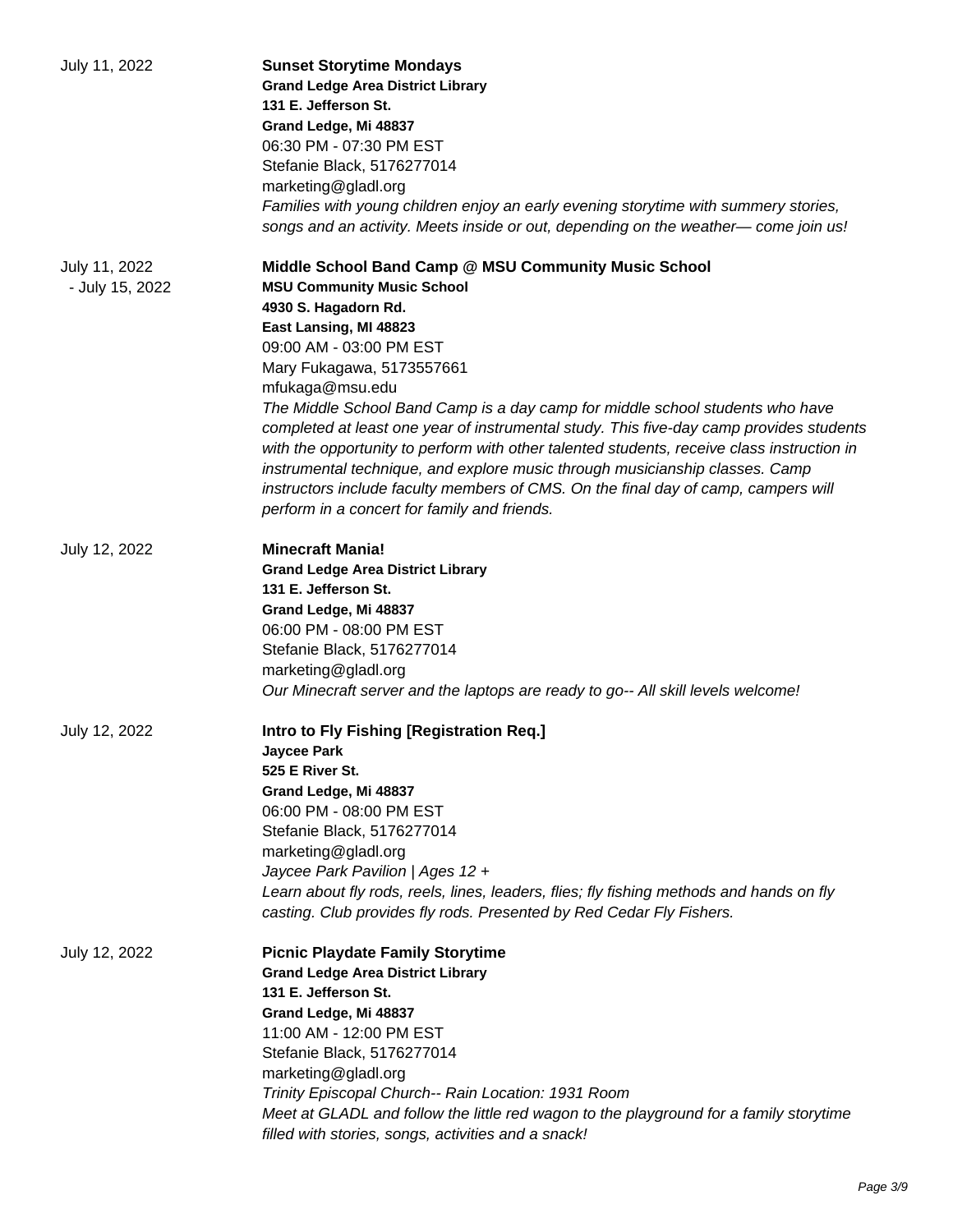| July 13, 2022 | Under the Sea with the Sloan Museum [Registration Req.]<br><b>Grand Ledge Area District Library</b><br>131 E. Jefferson St.<br>Grand Ledge, Mi 48837<br>11:00 AM - 12:00 PM EST<br>Stefanie Black, 5176277014<br>marketing@gladl.org<br>Explore beneath the surface of the ocean, build a model of ocean zones, investigate<br>ocean floor features, and marine habitats. Ages 4 - 12.                                                         |
|---------------|------------------------------------------------------------------------------------------------------------------------------------------------------------------------------------------------------------------------------------------------------------------------------------------------------------------------------------------------------------------------------------------------------------------------------------------------|
| July 14, 2022 | Wacousta Picnic Playdate Family Storytime<br><b>Wacousta Community United Methodist Church (Playground)</b><br>9180 Herbison Road<br>Eagle, MI<br>11:00 AM - 12:00 PM EST<br>Stefanie Black, 5176277014<br>marketing@gladl.org<br>Wac. UMC 9180 Herbison Rd, Eagle<br>Families with young children enjoy summer stories, songs, and activities at the<br>playground. Families may bring chairs, and a lunch too. Cancelled if rain.            |
| July 18, 2022 | <b>Squirt Gun Painting [Registration Req.]</b><br><b>Grand Ledge Area District Library</b><br>131 E. Jefferson St.<br>Grand Ledge, Mi 48837<br>02:00 PM - 07:00 PM EST<br>Stefanie Black, 5176277014<br>marketing@gladl.org<br>Choose between 2 sessions, 2pm and 6pm<br>Kids use squirt guns to create! One painting per child, wear bathing suit/ play clothes<br>that can get messy. Rescheduled if raining. Ages 3+, with parent/guardian. |
| July 19, 2022 | <b>Picnic Playdate Family Storytime</b><br><b>Grand Ledge Area District Library</b><br>131 E. Jefferson St.<br>Grand Ledge, Mi 48837<br>11:00 AM - 12:00 PM EST<br>Stefanie Black, 5176277014<br>marketing@gladl.org<br>Trinity Episcopal Church-- Rain Location: 1931 Room<br>Meet at GLADL and follow the little red wagon to the playground for a family storytime<br>filled with stories, songs, activities and a snack!                   |
| July 20, 2022 | Ukulele Strum with Ben Hassenger & Friends<br><b>Bridge Street Plaza</b><br>131 E. Jefferson St.<br>Grand Ledge, Mi 48837<br>07:00 PM - 08:00 PM EST<br>Stefanie Black, 5176277014<br>marketing@gladl.org<br>Bridge St. Plaza - Rain: 1931 Room<br>A casual uke drop in -- have fun with your friends from the Ukulele Kings! All skill levels<br>welcome, bring your ukulele and a chair.                                                     |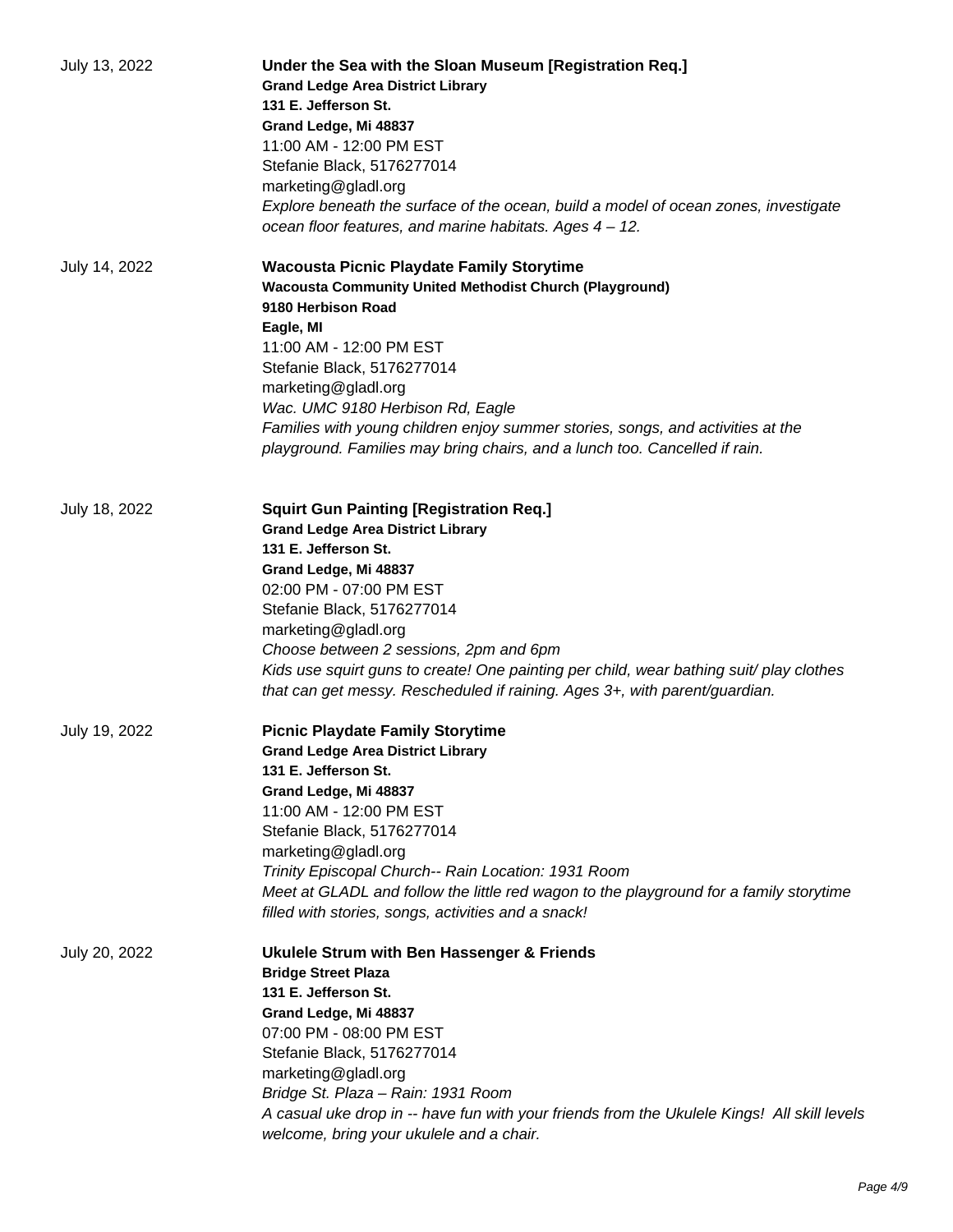| July 21, 2022 | <b>Wacousta Picnic Playdate Family Storytime</b><br><b>Wacousta Community United Methodist Church (Playground)</b><br>9180 Herbison Road<br>Eagle, MI<br>11:00 AM - 12:00 PM EST<br>Stefanie Black, 5176277014<br>marketing@gladl.org<br>Wac. UMC 9180 Herbison Rd, Eagle<br>Families with young children enjoy summer stories, songs, and activities at the<br>playground. Families may bring chairs, and a lunch too. Cancelled if rain. |
|---------------|--------------------------------------------------------------------------------------------------------------------------------------------------------------------------------------------------------------------------------------------------------------------------------------------------------------------------------------------------------------------------------------------------------------------------------------------|
| July 25, 2022 | <b>Sunset Storytime Mondays</b><br><b>Grand Ledge Area District Library</b><br>131 E. Jefferson St.<br>Grand Ledge, Mi 48837<br>06:30 PM - 07:30 PM EST<br>Stefanie Black, 5176277014<br>marketing@gladl.org<br>Families with young children enjoy an early evening storytime with summery stories,<br>songs and an activity. Meets inside or out, depending on the weather—come join us!                                                  |
| July 26, 2022 | <b>Hawk Hill Raptors</b><br><b>Island Park Grand Ledge</b><br>206 West River Street<br>Grand Ledge, MI 48837<br>02:00 PM - 03:00 PM EST<br>Stefanie Black, 5176277014<br>marketing@gladl.org<br>Island Park Gazebo<br>Get up close and personal with live hawks, falcons and owls! Learn adaptations,<br>behaviors, habitats and conservation from Falconer Jennifer Schroeder.                                                            |
| July 26, 2022 | <b>Picnic Playdate Family Storytime</b><br><b>Grand Ledge Area District Library</b><br>131 E. Jefferson St.<br>Grand Ledge, Mi 48837<br>11:00 AM - 12:00 PM EST<br>Stefanie Black, 5176277014<br>marketing@gladl.org<br>Trinity Episcopal Church-- Rain Location: 1931 Room<br>Meet at GLADL and follow the little red wagon to the playground for a family storytime<br>filled with stories, songs, activities and a snack!               |
| July 27, 2022 | <b>Summer Reading Finale ? Foam Party &amp; Water Carnival</b><br><b>Jaycee Park Pavilion</b><br>525 E River St.<br>Grand Ledge, Mi 48837<br>06:00 PM - 07:30 PM EST<br>Stefanie Black, 5176277014<br>marketing@gladl.org<br>Everyone's invited to play in bubbly FOAM! Wear a swimsuit or play clothes, and enjoy<br>Carnival games & treats. Earn carnival tickets by completing Logs—the more you<br>complete, the more you earn!       |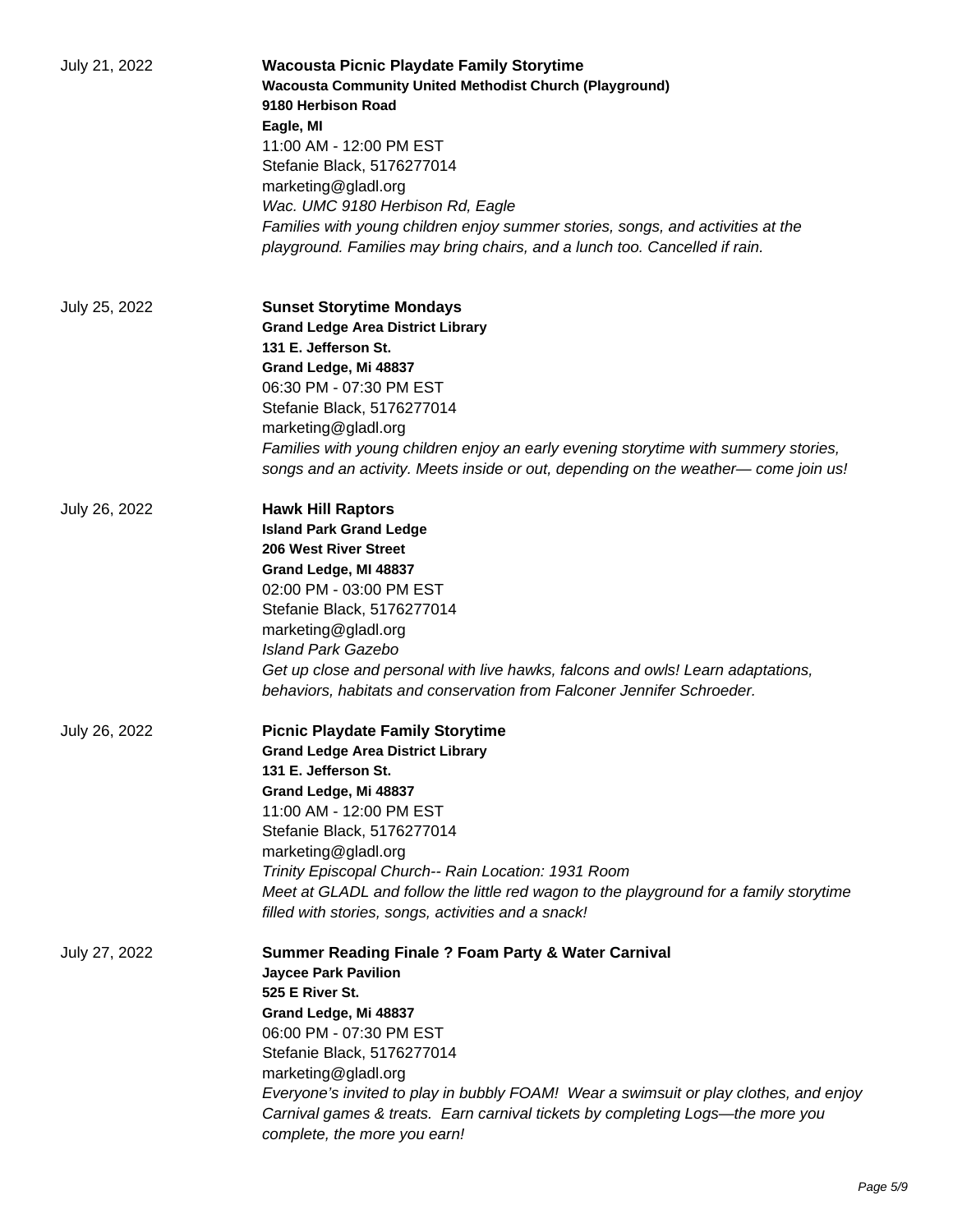| July 28, 2022                       | <b>Switch Gaming!</b><br><b>Grand Ledge Area District Library</b><br>131 E. Jefferson St.<br>Grand Ledge, Mi 48837<br>06:00 PM - 08:00 PM EST<br>Stefanie Black, 5176277014<br>marketing@gladl.org<br>Grab your Nintendo Switch or play ours--All skill levels welcome!                                                                                                                                                                    |
|-------------------------------------|--------------------------------------------------------------------------------------------------------------------------------------------------------------------------------------------------------------------------------------------------------------------------------------------------------------------------------------------------------------------------------------------------------------------------------------------|
| July 28, 2022                       | <b>Wacousta Picnic Playdate Family Storytime</b><br><b>Wacousta Community United Methodist Church (Playground)</b><br>9180 Herbison Road<br>Eagle, MI<br>11:00 AM - 12:00 PM EST<br>Stefanie Black, 5176277014<br>marketing@gladl.org<br>Wac. UMC 9180 Herbison Rd, Eagle<br>Families with young children enjoy summer stories, songs, and activities at the<br>playground. Families may bring chairs, and a lunch too. Cancelled if rain. |
| August 1, 2022<br>- August 31, 2022 | <b>Brown Bag Books</b><br><b>Grand Ledge Area District Library</b><br>131 E. Jefferson St.<br>Grand Ledge, Mi 48837<br>10:00 AM - 09:00 PM EST<br>Stefanie Black, 5176277014<br>marketing@gladl.org<br>Mystery, comedy, adventure and the chance to win prizes What will you find? All prizes<br>must be claimed by Sept. 15th.                                                                                                            |
| August 2, 2022                      | <b>Babysitting Workshop [Registration Req.]</b> A<br><b>Grand Ledge Area District Library</b><br>131 E. Jefferson St.<br>Grand Ledge, Mi 48837<br>10:00 AM - 04:00 PM EST<br>Stefanie Black, 5176277014<br>marketing@gladl.org<br>Teens 12+ learn diapering, pediatric CPR, rescue breathing, Heimlich maneuver and<br>basic first aid. See the Event Calendar on gladl.org for fee, full details.                                         |
| August 2, 2022                      | <b>Picnic Playdate Family Storytime</b><br><b>Grand Ledge Area District Library</b><br>131 E. Jefferson St.<br>Grand Ledge, Mi 48837<br>11:00 AM - 12:00 PM EST<br>Stefanie Black, 5176277014<br>marketing@gladl.org<br>Trinity Episcopal Church-- Rain Location: 1931 Room<br>Meet at GLADL and follow the little red wagon to the playground for a family storytime<br>filled with stories, songs, activities and a snack!               |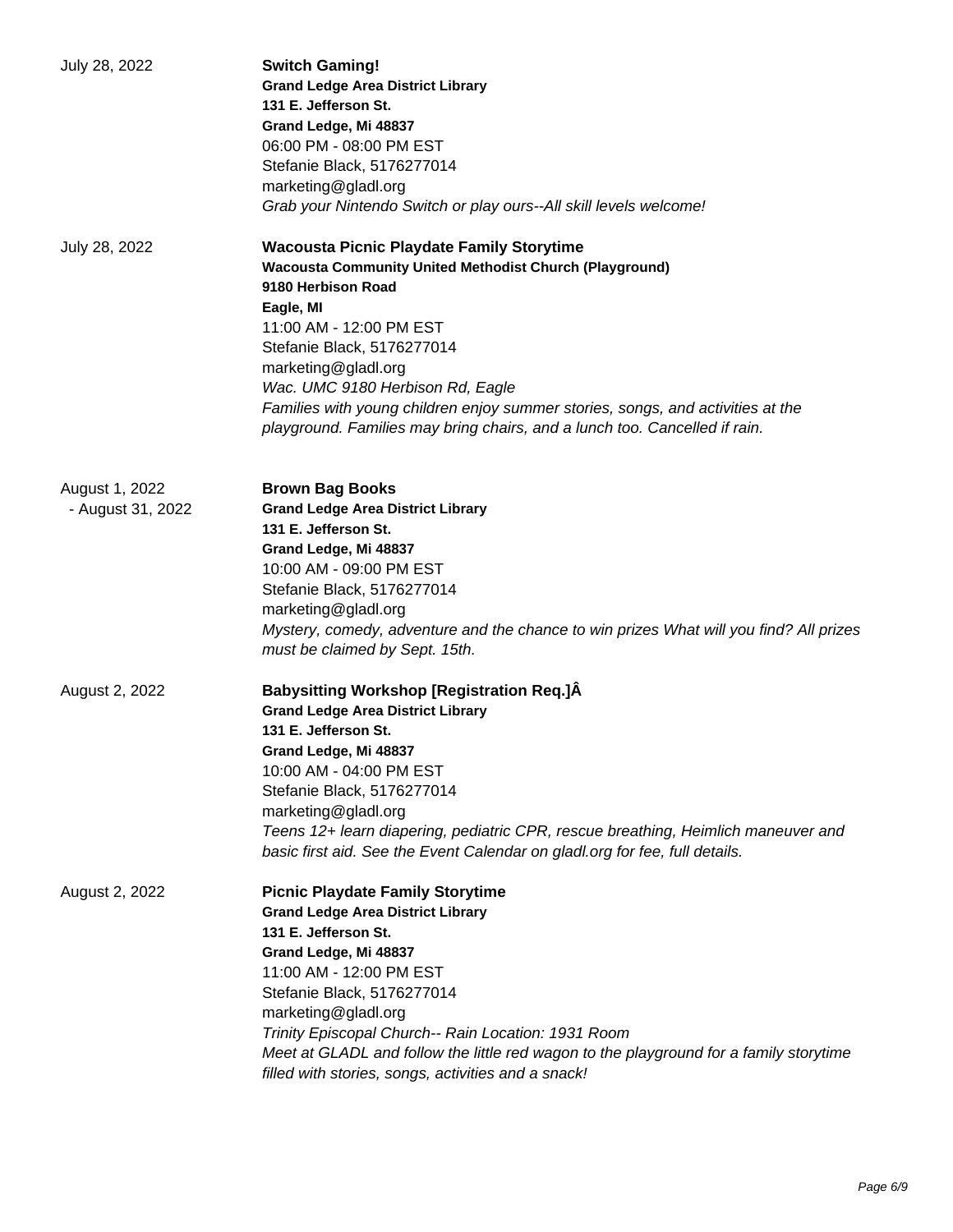| August 4, 2022                      | <b>Tabletop Gaming Club</b><br><b>Grand Ledge Area District Library</b><br>131 E. Jefferson St.<br>Grand Ledge, Mi 48837<br>06:00 PM - 07:30 PM EST<br>Stefanie Black, 5176277014<br>marketing@gladl.org<br>1st Thursdays   6pm - 7:30pm<br>Play our board & card games, or bring & share your favorites. Run your D&D campaign<br>during club hours! Ages 10+.                                                                                                                                                                                                              |
|-------------------------------------|------------------------------------------------------------------------------------------------------------------------------------------------------------------------------------------------------------------------------------------------------------------------------------------------------------------------------------------------------------------------------------------------------------------------------------------------------------------------------------------------------------------------------------------------------------------------------|
| August 8, 2022                      | <b>Sunset Storytime Mondays</b><br><b>Grand Ledge Area District Library</b><br>131 E. Jefferson St.<br>Grand Ledge, Mi 48837<br>06:30 PM - 07:30 PM EST<br>Stefanie Black, 5176277014<br>marketing@gladl.org<br>Families with young children enjoy an early evening storytime with summery stories,<br>songs and an activity. Meets inside or out, depending on the weather—come join us!                                                                                                                                                                                    |
| August 8, 2022<br>- August 12, 2022 | <b>Beginning Strings Camp @ MSU Community Music School</b><br><b>MSU Community Music School</b><br>4930 S. Hagadorn Rd.<br>East Lansing, MI 48823<br>09:00 AM - 01:00 PM EST<br>Mary Fukagawa, 5173557661<br>mfukaga@msu.edu<br>The Beginning Strings Camp is a day camp which introduces violins, violas, and cellos<br>to children ages<br>6-12 years old. During camp, students receive five days of hands-on instruction on the<br>string instrument of<br>their choice (selected at time of registration), while also engaging in singing and<br>enrichment activities. |
| August 9, 2022                      | <b>Minecraft Mania!</b><br><b>Grand Ledge Area District Library</b><br>131 E. Jefferson St.<br>Grand Ledge, Mi 48837<br>06:00 PM - 08:00 PM EST<br>Stefanie Black, 5176277014<br>marketing@gladl.org<br>Our Minecraft server and the laptops are ready to go-- All skill levels welcome!                                                                                                                                                                                                                                                                                     |
| August 9, 2022                      | <b>Picnic Playdate Family Storytime</b><br><b>Grand Ledge Area District Library</b><br>131 E. Jefferson St.<br>Grand Ledge, Mi 48837<br>11:00 AM - 12:00 PM EST<br>Stefanie Black, 5176277014<br>marketing@gladl.org<br>Trinity Episcopal Church-- Rain Location: 1931 Room<br>Meet at GLADL and follow the little red wagon to the playground for a family storytime<br>filled with stories, songs, activities and a snack!                                                                                                                                                 |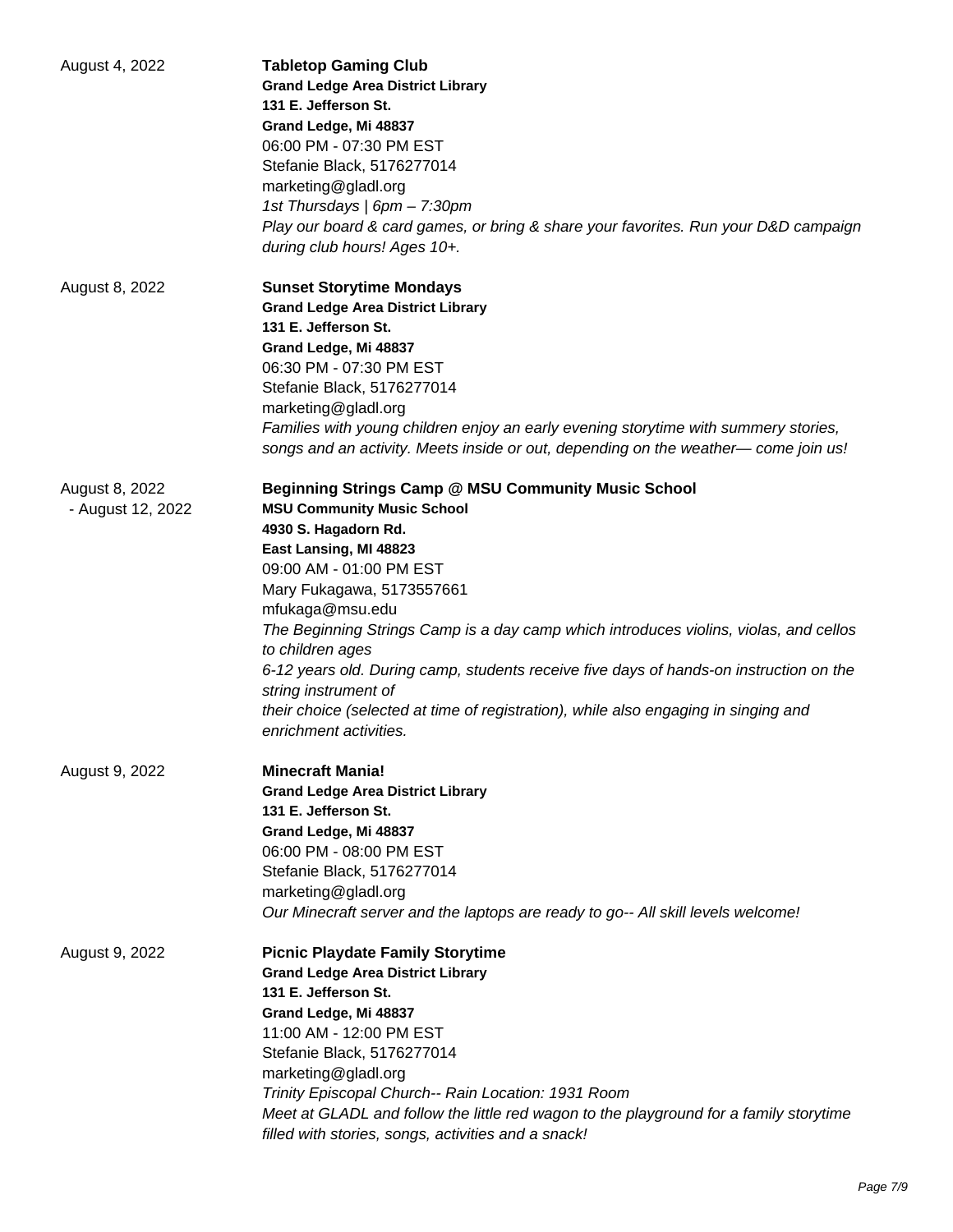| August 11, 2022                      | <b>Make Marbled Paper [Registration Req.]</b><br><b>Grand Ledge Area District Library</b><br>131 E. Jefferson St.<br>Grand Ledge, Mi 48837<br>02:00 PM - 07:00 PM EST<br>Stefanie Black, 5176277014<br>marketing@gladl.org<br>2 sessions, 2pm and 6pm<br>Kids use watercolor paint and shaving foam to create amazing art!                                                                                                                             |
|--------------------------------------|--------------------------------------------------------------------------------------------------------------------------------------------------------------------------------------------------------------------------------------------------------------------------------------------------------------------------------------------------------------------------------------------------------------------------------------------------------|
| August 15, 2022<br>- August 31, 2022 | <b>LEGO Building Challenge!</b><br><b>Grand Ledge Area District Library</b><br>131 E. Jefferson St.<br>Grand Ledge, Mi 48837<br>10:00 AM - 09:00 PM EST<br>Stefanie Black, 5176277014<br>marketing@gladl.org<br>Calling all kids--Build something amazing with your own LEGO's and have a chance to<br>win prizes! Bring your creation to the library between August 15-31. Must be original<br>creations, not a kit, and must fit into a 1'x1' space. |
| August 16, 2022                      | <b>Picnic Playdate Family Storytime</b><br><b>Grand Ledge Area District Library</b><br>131 E. Jefferson St.<br>Grand Ledge, Mi 48837<br>11:00 AM - 12:00 PM EST<br>Stefanie Black, 5176277014<br>marketing@gladl.org<br>Trinity Episcopal Church-- Rain Location: 1931 Room<br>Meet at GLADL and follow the little red wagon to the playground for a family storytime<br>filled with stories, songs, activities and a snack!                           |
| August 17, 2022                      | <b>Ukulele Strum with Ben Hassenger &amp; Friends</b><br><b>Bridge Street Plaza</b><br>131 E. Jefferson St.<br>Grand Ledge, Mi 48837<br>07:00 PM - 08:00 PM EST<br>Stefanie Black, 5176277014<br>marketing@gladl.org<br>Bridge St. Plaza - Rain: 1931 Room<br>A casual uke drop in -- have fun with your friends from the Ukulele Kings! All skill levels<br>welcome, bring your ukulele and a chair.                                                  |
| August 18, 2022                      | <b>Switch Gaming!</b><br><b>Grand Ledge Area District Library</b><br>131 E. Jefferson St.<br>Grand Ledge, Mi 48837<br>06:00 PM - 08:00 PM EST<br>Stefanie Black, 5176277014<br>marketing@gladl.org<br>Grab your Nintendo Switch or play ours--All skill levels welcome!                                                                                                                                                                                |